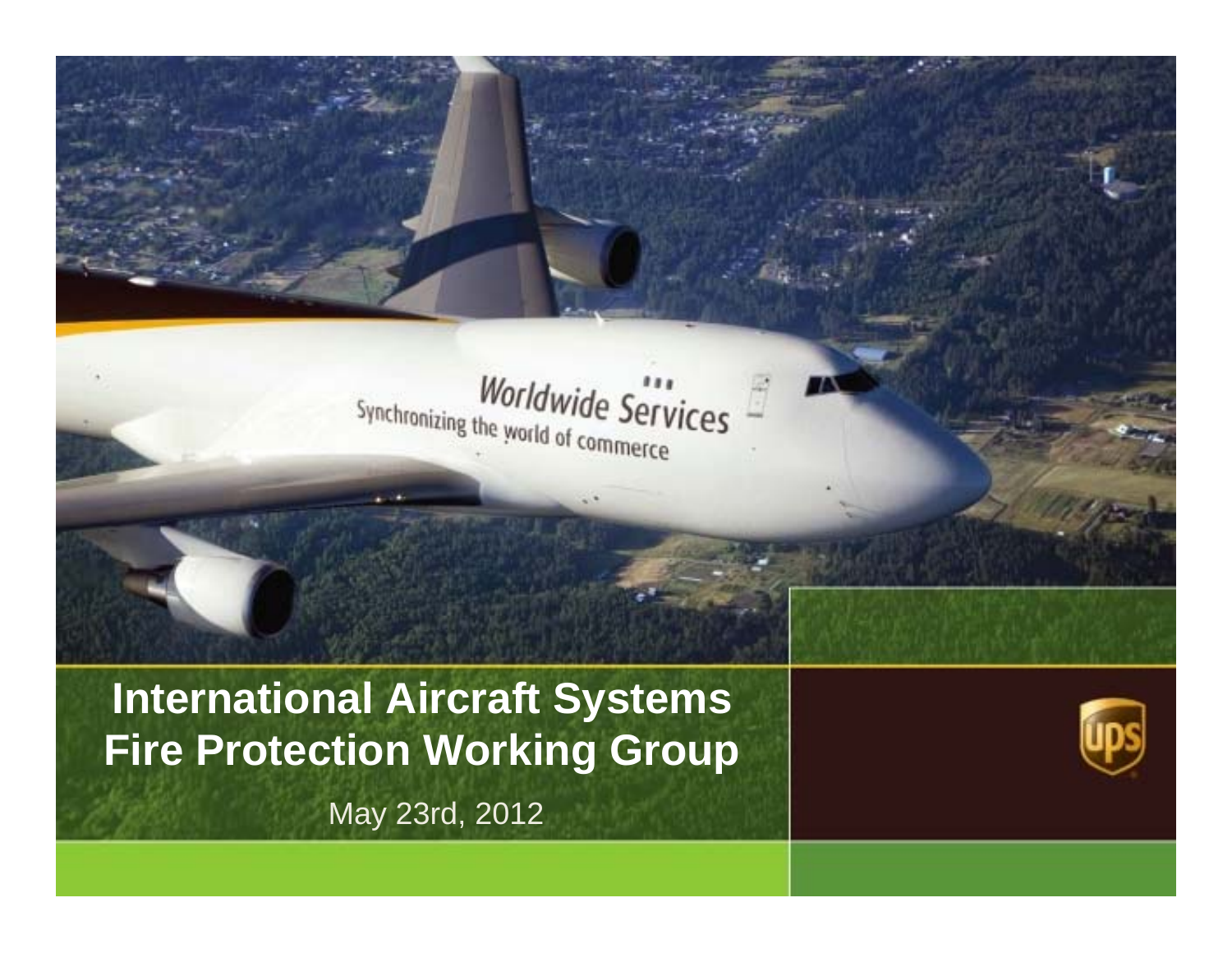# **Presentation Agenda**

- **UPS/IPA Safety Task Force**
- **Air Transportation of Batteries**
- **Examber Safety Task Force Strategy**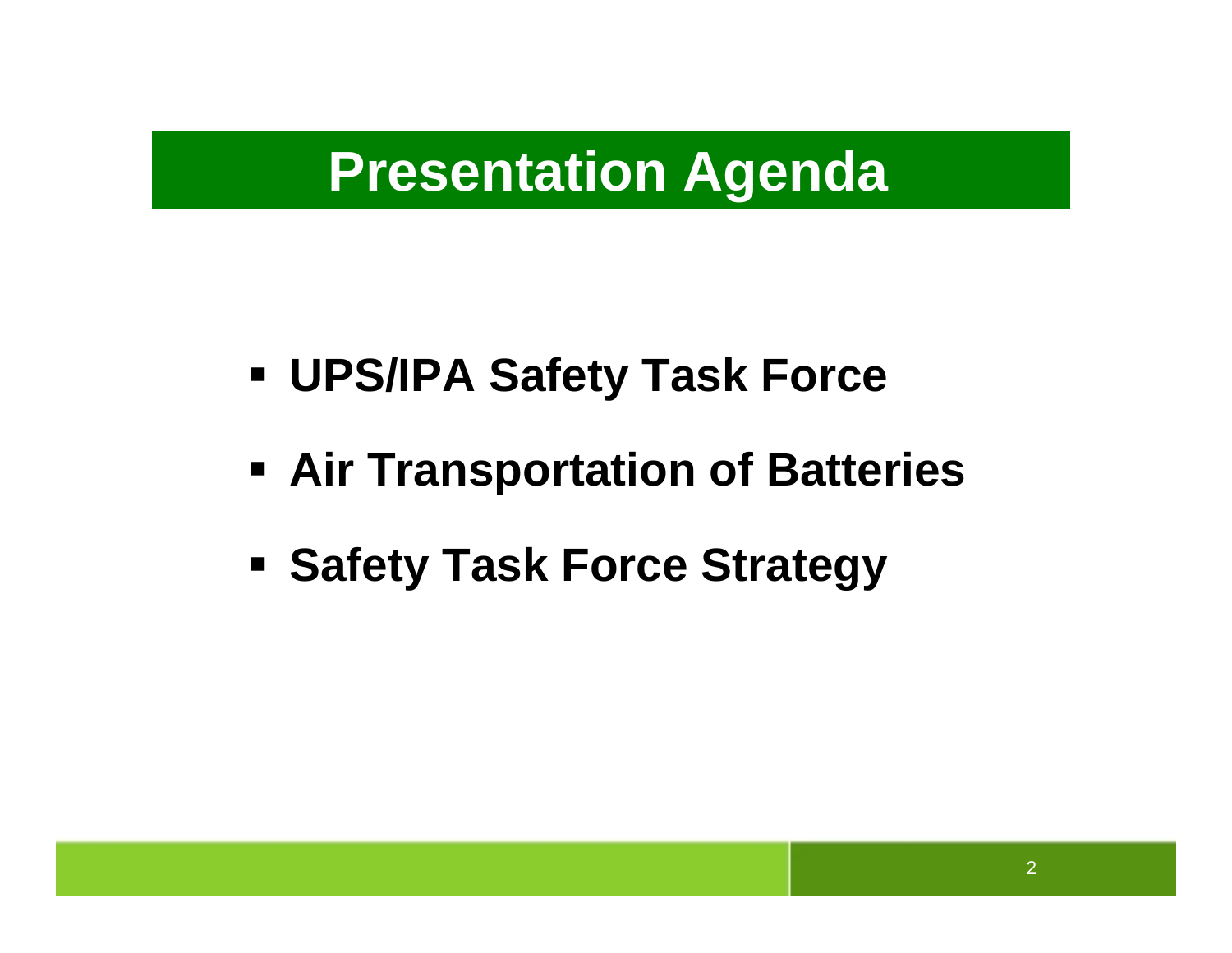# **September 3, 2010**  "**A need to develop solutions to complex issues** "

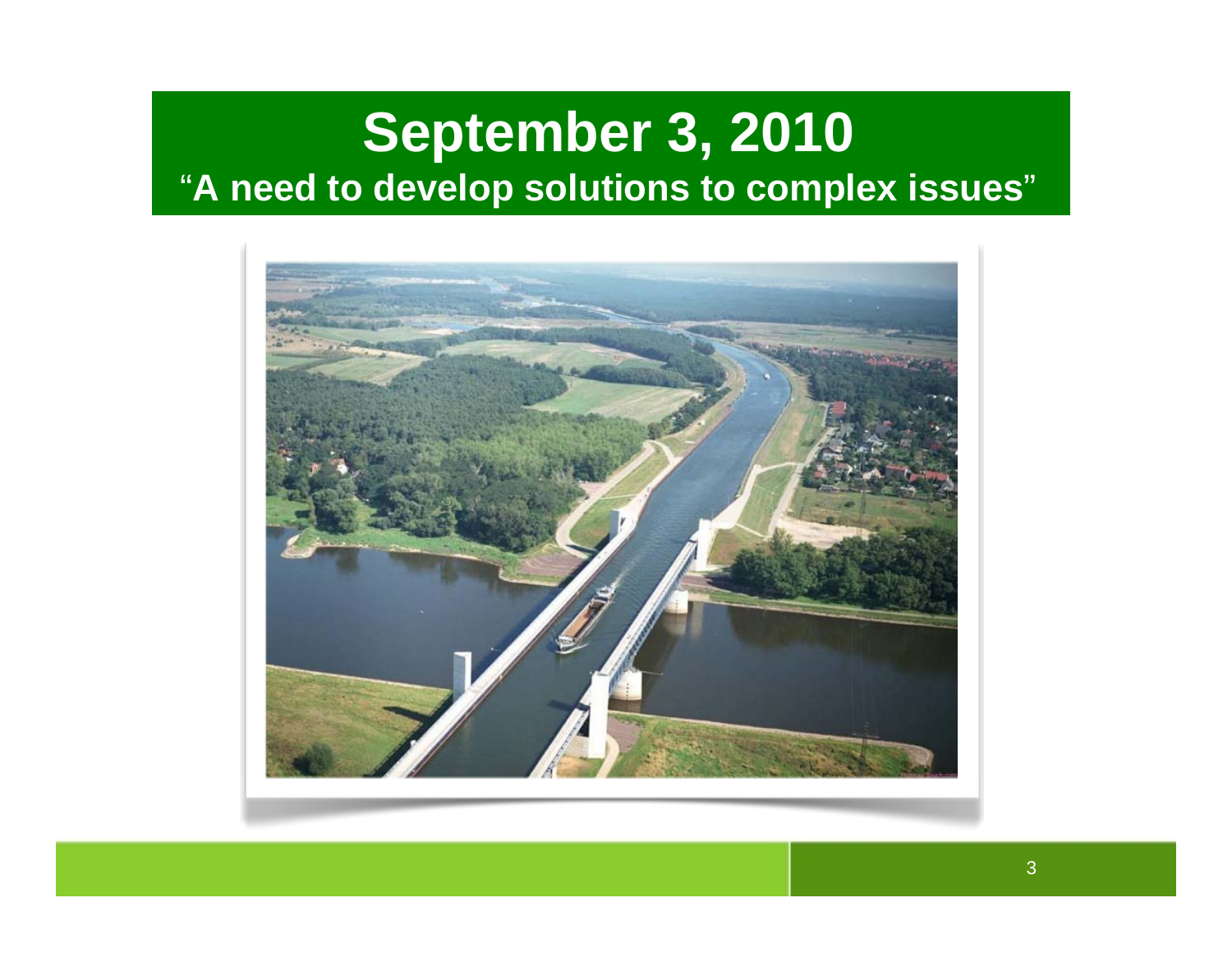# **Composition of the UPS/IPA Safety Task Force**

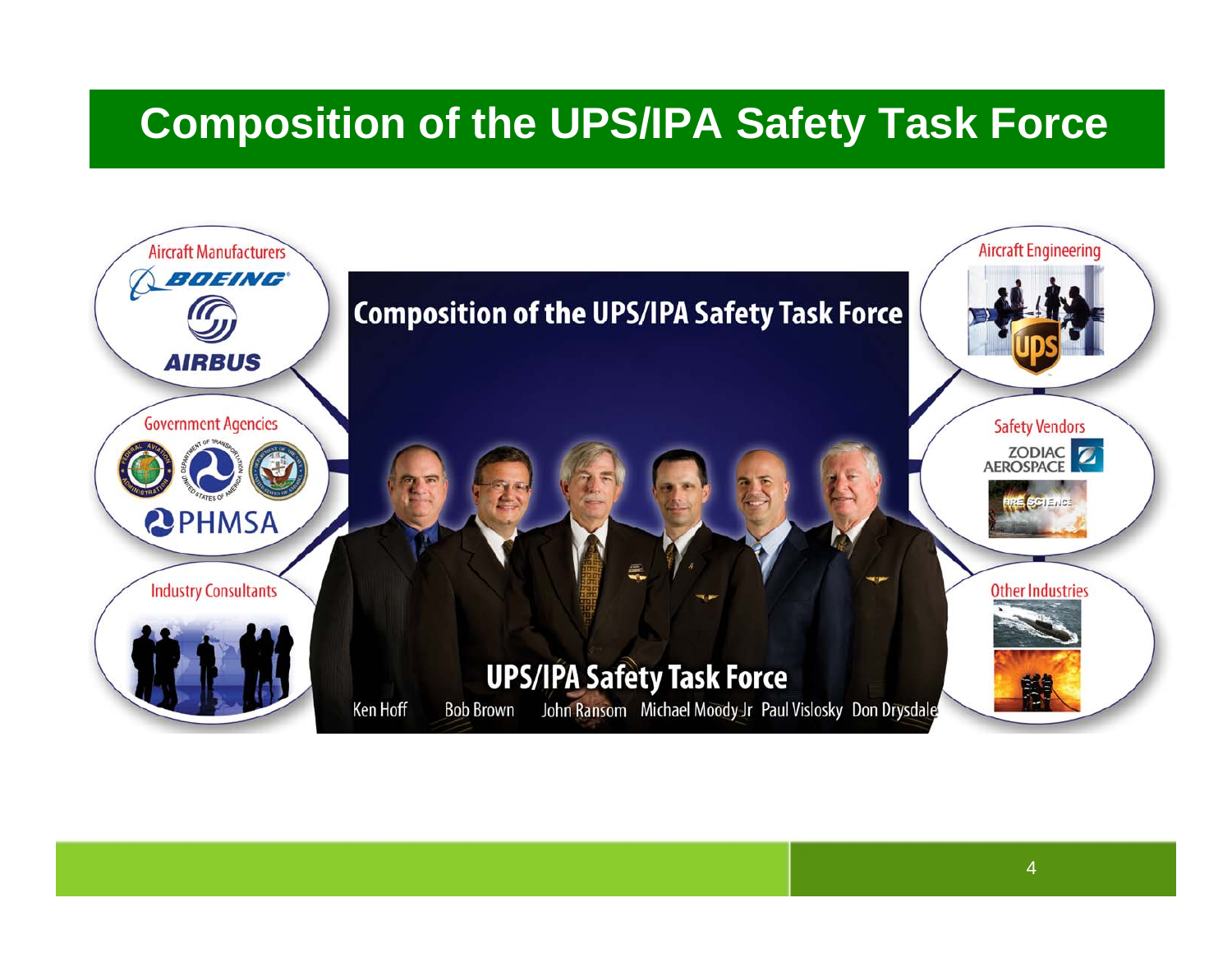#### *Mission Statement*

"The Safety Task Force will provide solutions which increase safety by developing methods, evaluating technology and enhancing training for successfully managing smoke or fire events in an aircraft."

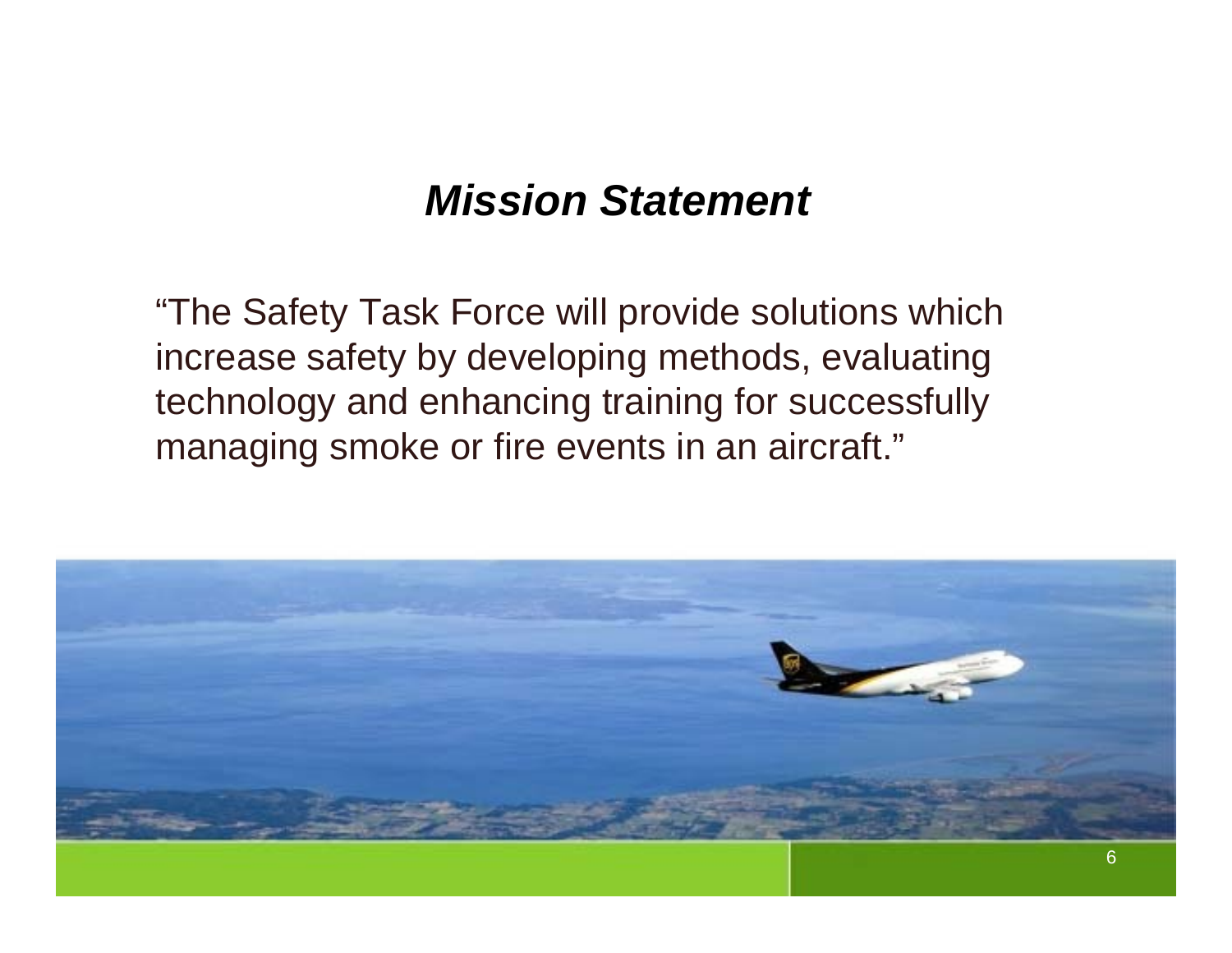# **The Goal**

Develop a layered solution set which expands the time a crew has to address a smoke or fire situation**.**



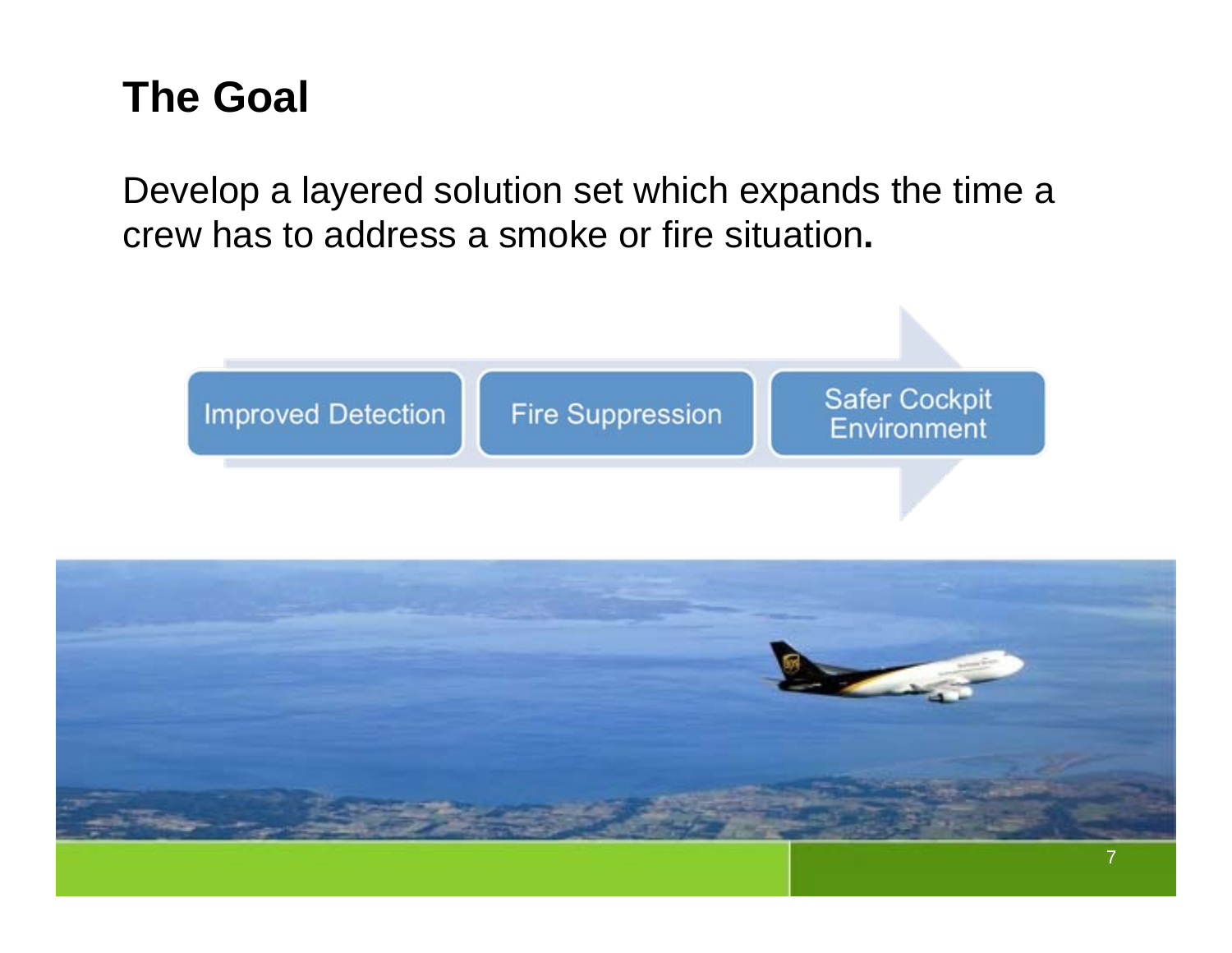# **The Issue of Air Transportation of Batteries**

**ANTISER** 



Worldwide Services

Streptopique que mong ey comments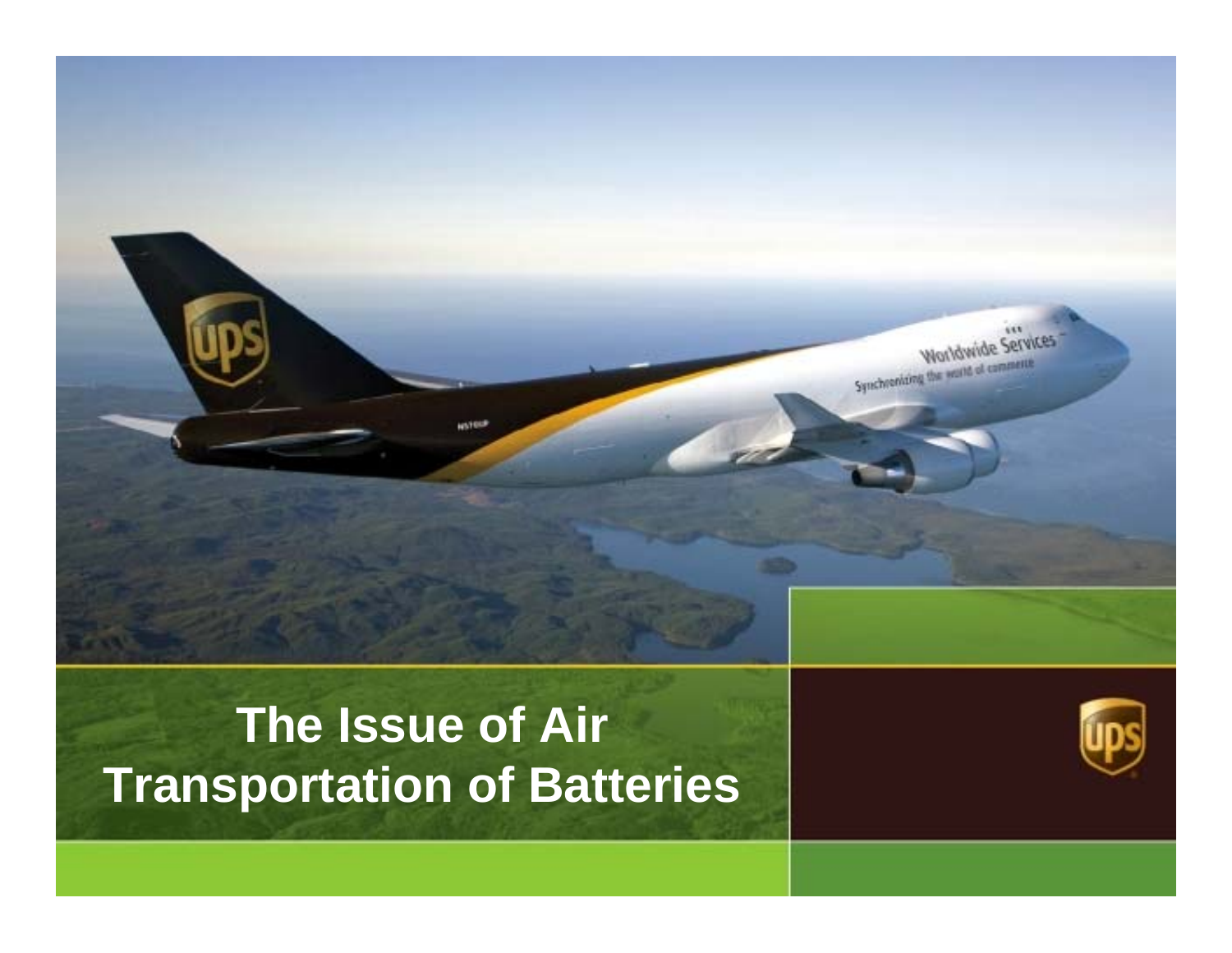# **The UPS Air Business Model Has Changed**

#### How has our Business Changed?

- A growing percentage of our payload involves technology
- $\blacksquare$ Growing consumer demand
- Why are we transporting more batteries?

Battery Energy Cost

- 1991 \$3.17/ watt hour
- 2010 \$0.18/ watt hour

**Bottom Line - Transportation of Batteries and Energy is Increasing** 













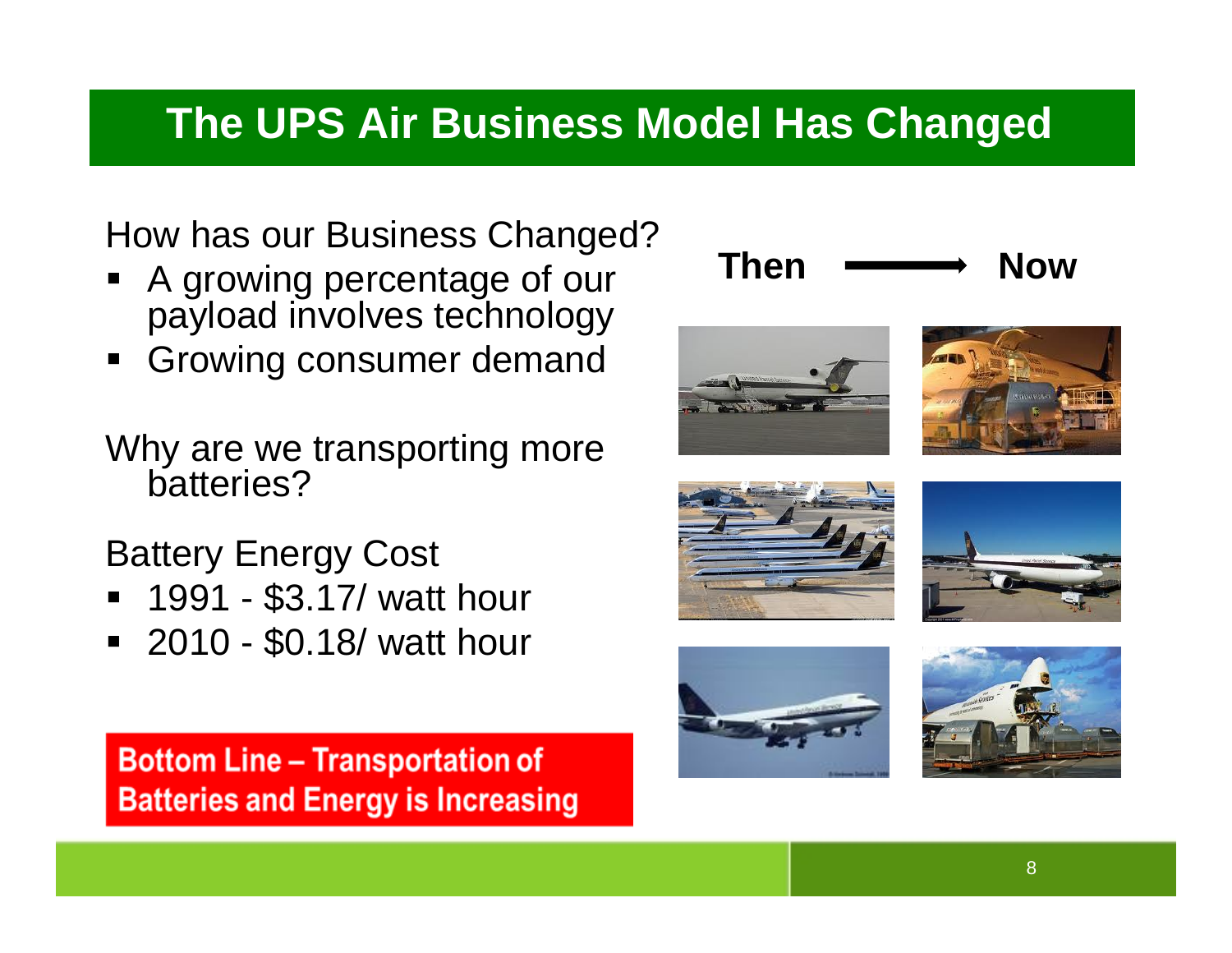# **Global Lithium Battery Market in (\$US) Billions**

#### **Noridwide Lithium Batteries in U.S. Billions of Dollars**

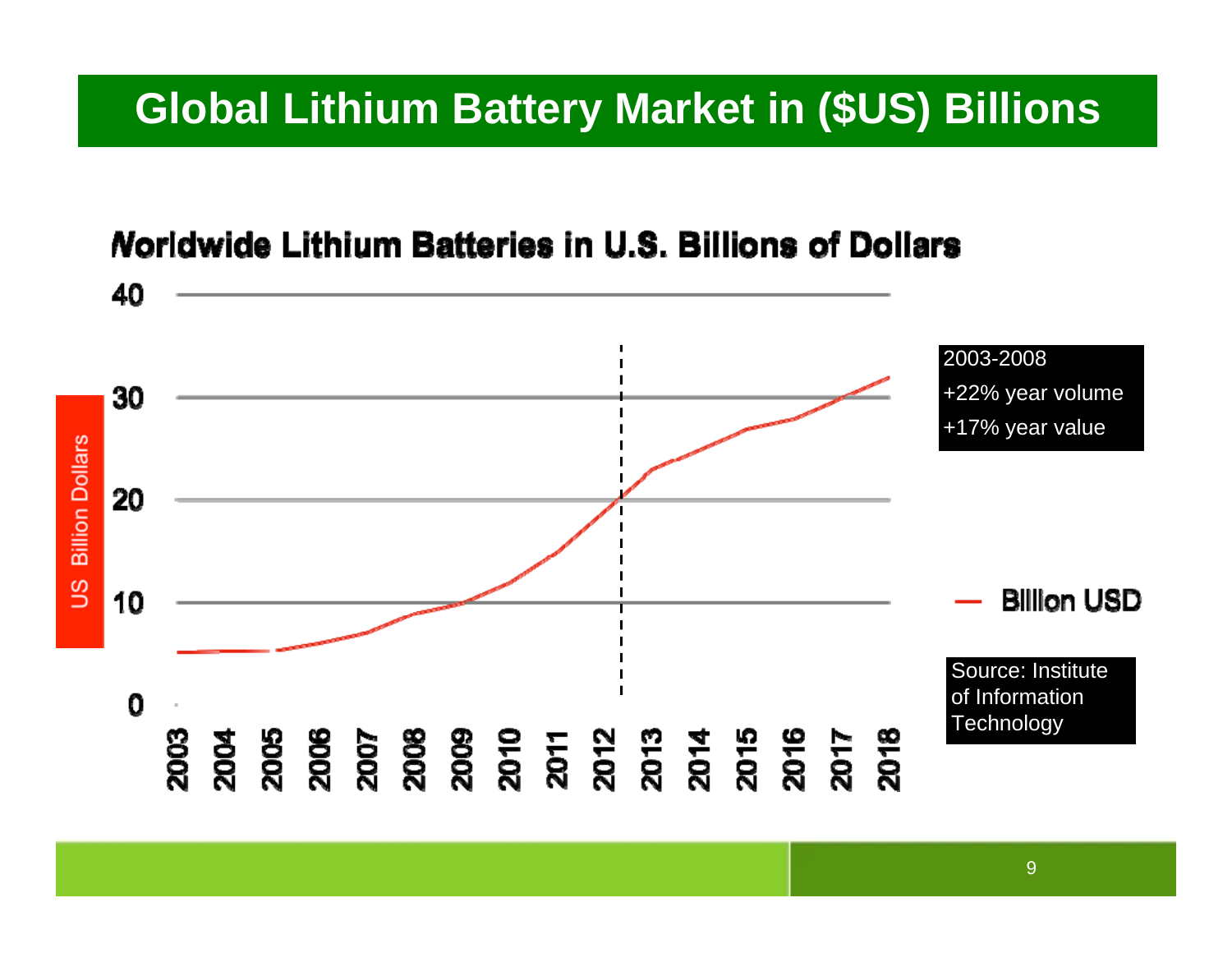

# **Safety Task Force Strategy**

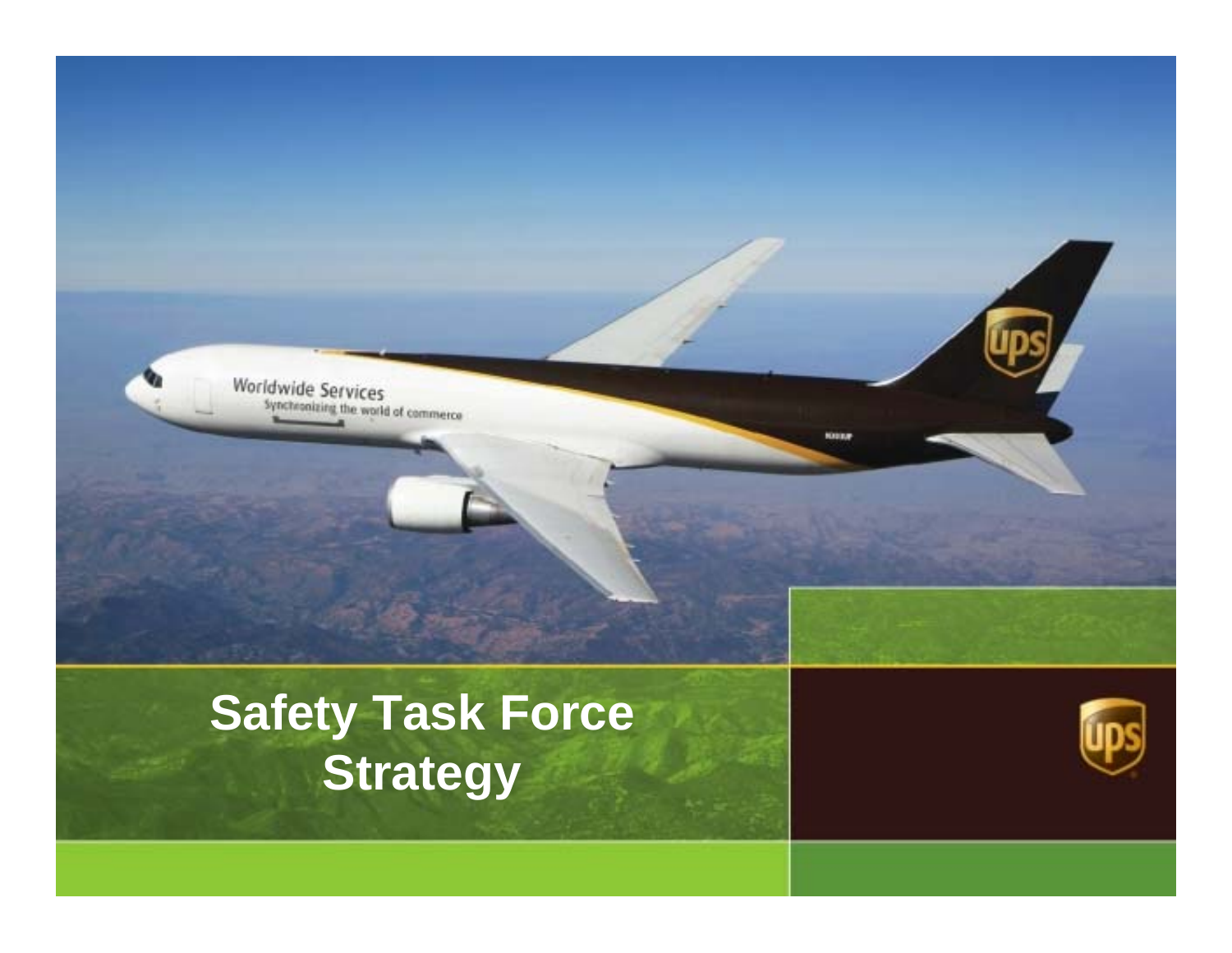## **Safety Task Force Strategy**



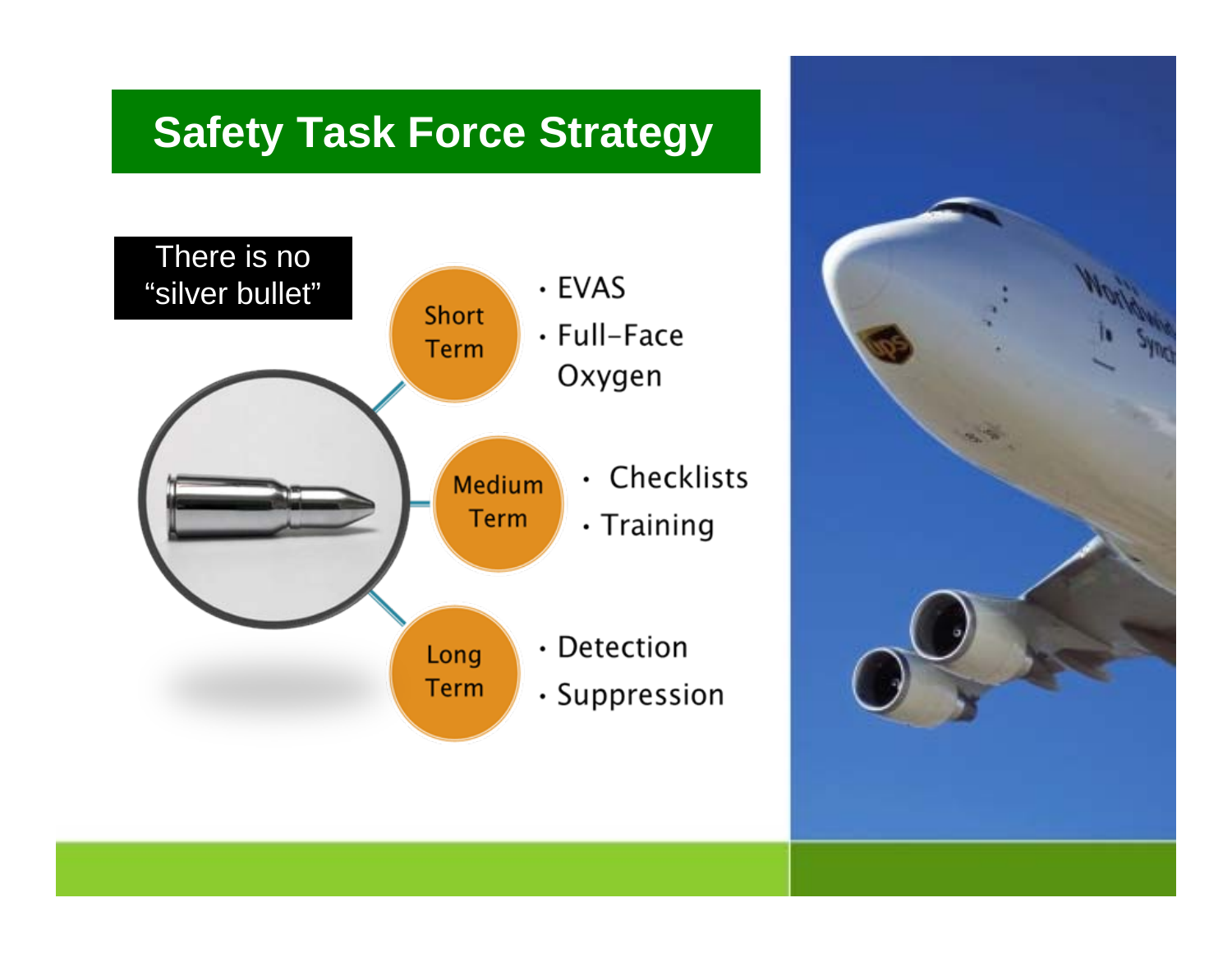#### **Protecting the Flight Deck**  (**Important facts about cockpit smoke)**

- **The Smoke is the leading defined** cause of emergency landings for ETOPS (Air *Safety Week)*
- "The time from first indication of smoke to an out-of-control situation may be very short." (*Boeing Aero 14)*
- In-flight smoke events on transport jets are twice as likely as in-flight engine failures *(ALPA Safety Report)*

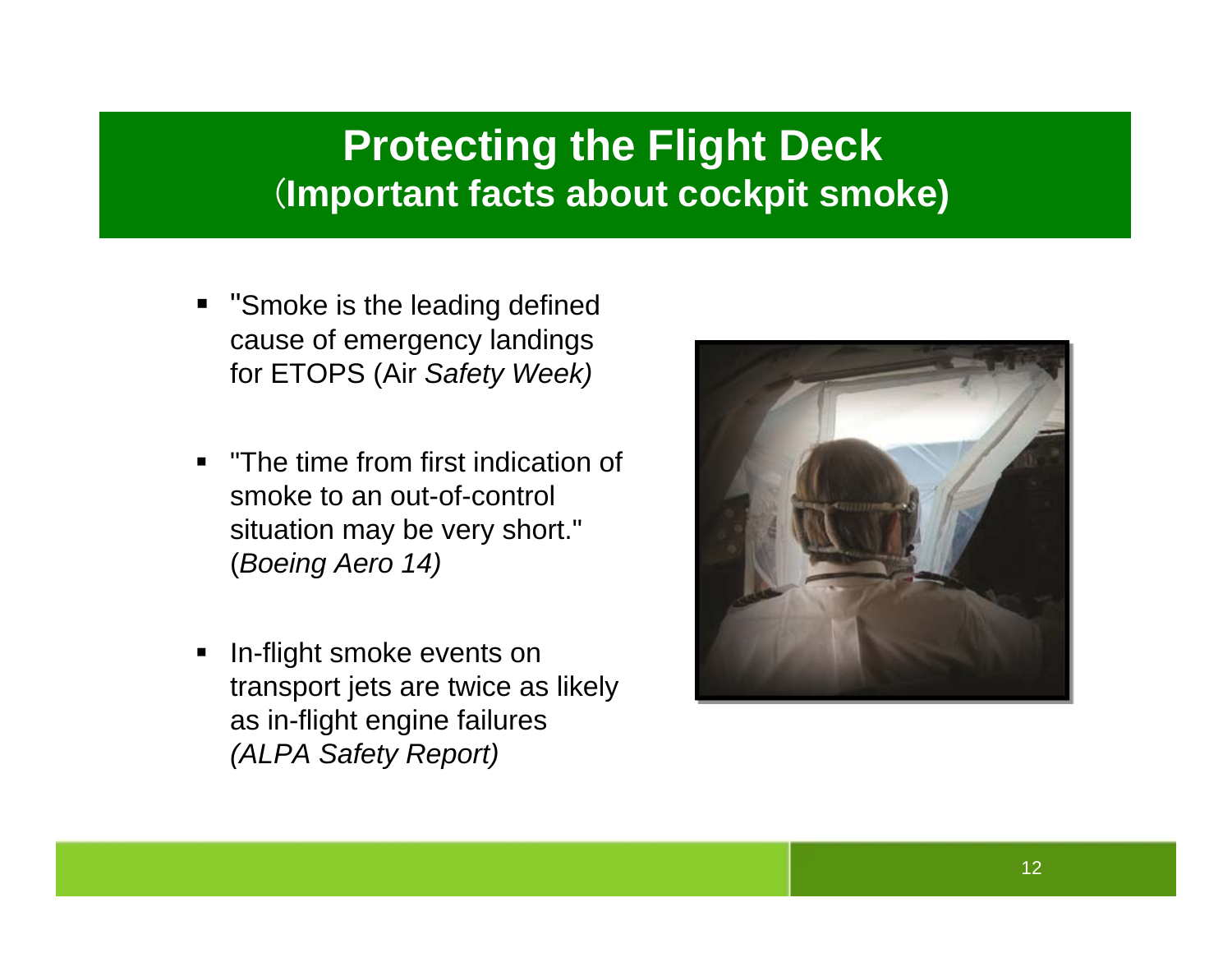# **The Combination of Two Technologies Greatly Improves Safety**

# **Full Face Oxygen Masks**

# **Emergency Vision Assurance System (EVAS)**

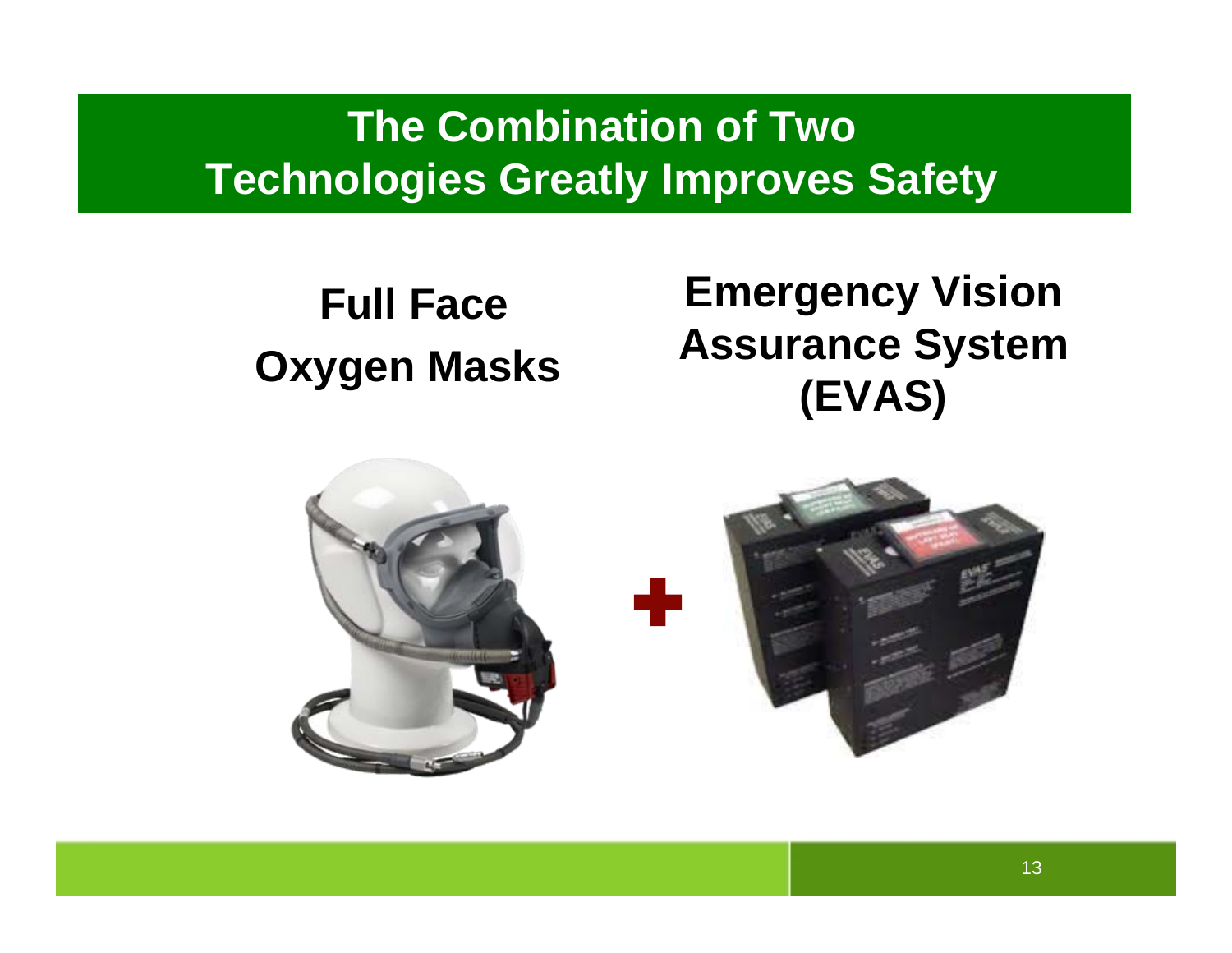# **Full-Face Oxygen Masks**

- Flight crews must be protected not only from smoke, but also from toxic fumes like sulfur dioxide
- **Smoke goggles have been** found to be ill-fitting for some eyeglass wearers
- Full-Face Masks don quicker, reduce operational complexity and allow a better fit and more effective mask purging

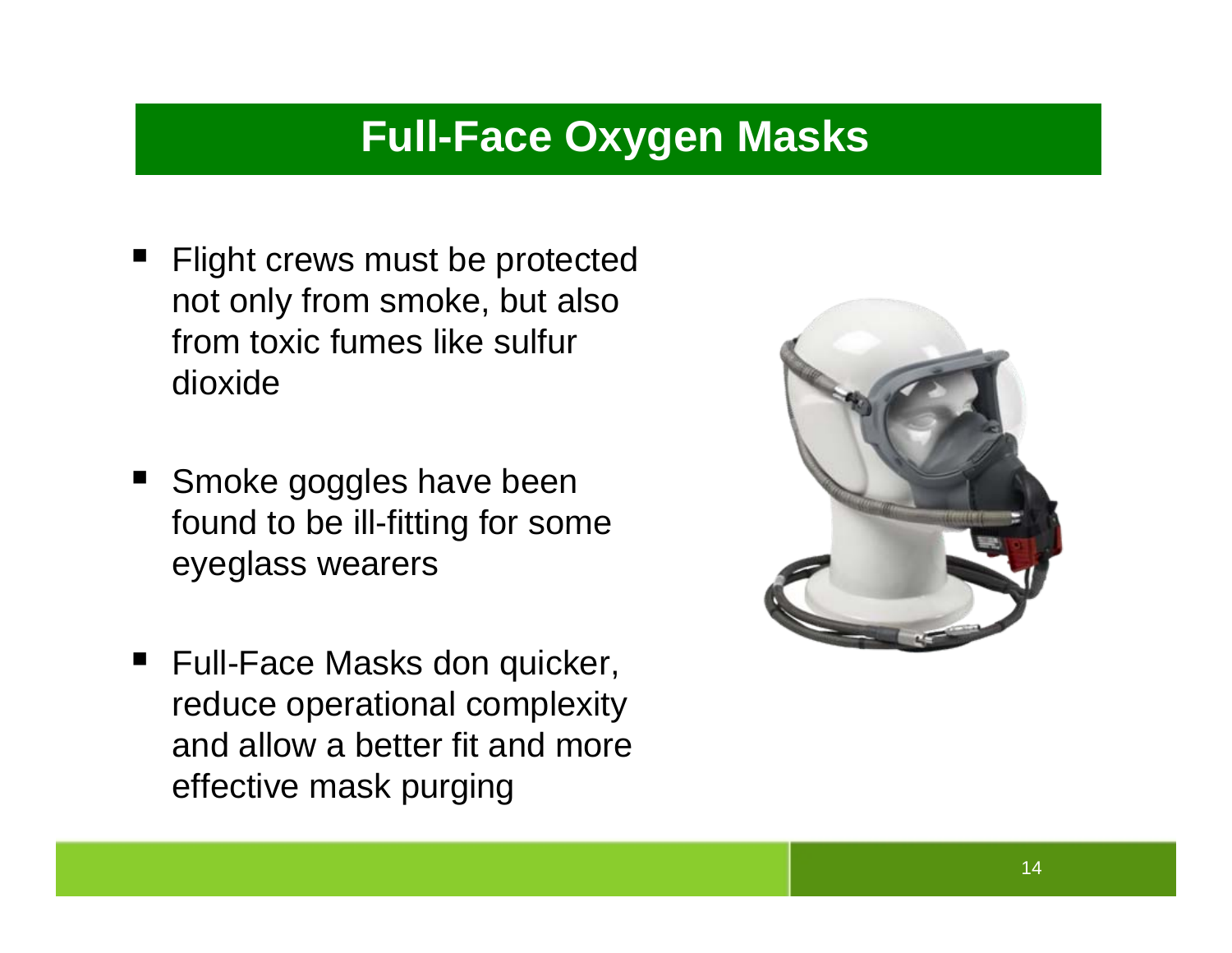# **Emergency Vision Assurance System (EVAS)**

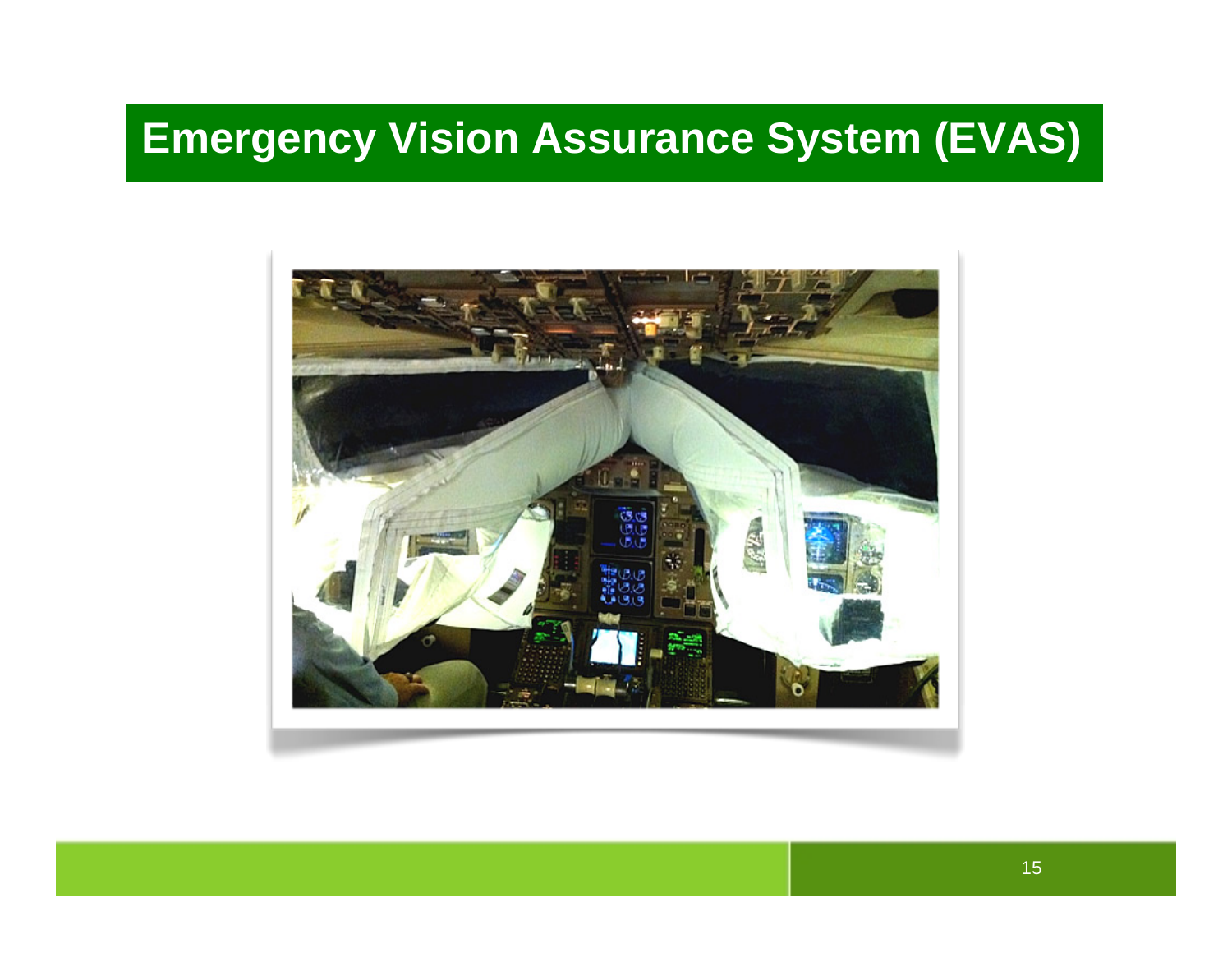### **Emergency Vision Assurance System**

■ Pilot vision during a smoke event is essential

**(EVAS)**

- $\blacksquare$  . The pilot still relies on the oxygen mask for breathing and eye protection
- EVAS represents the last line of defense for the flight crew

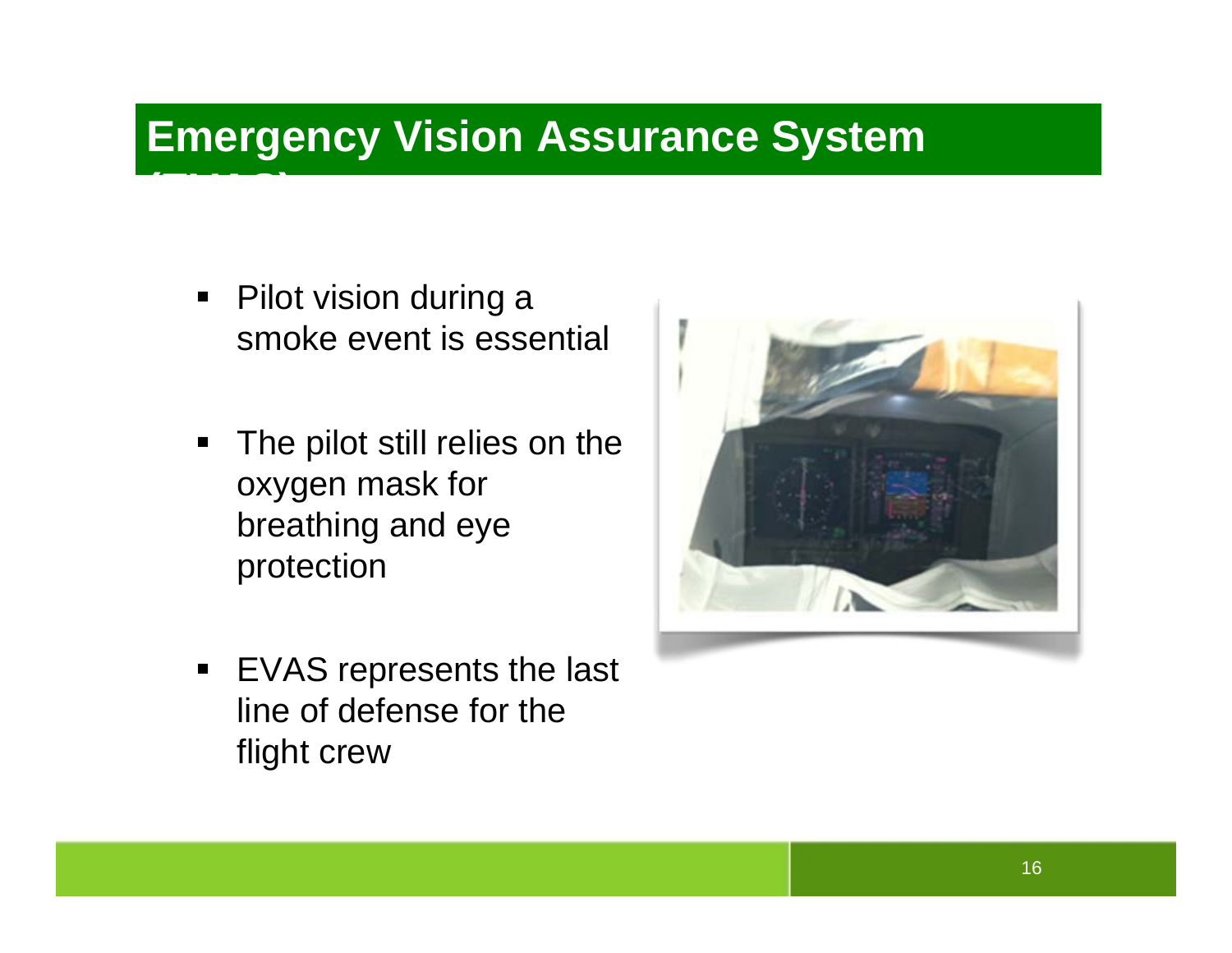## **Training Center and Checklists**

- $\blacksquare$  The Flight Training Center is beginning to emphasize the importance of training on aircraft emergency equipment
- $\blacksquare$  Enhanced training courses and human factor friendly checklists are being developed to support each recommendation incorporated
- $\blacksquare$  Our goal is to lead the industry in training to manage in-flight smoke/fire events

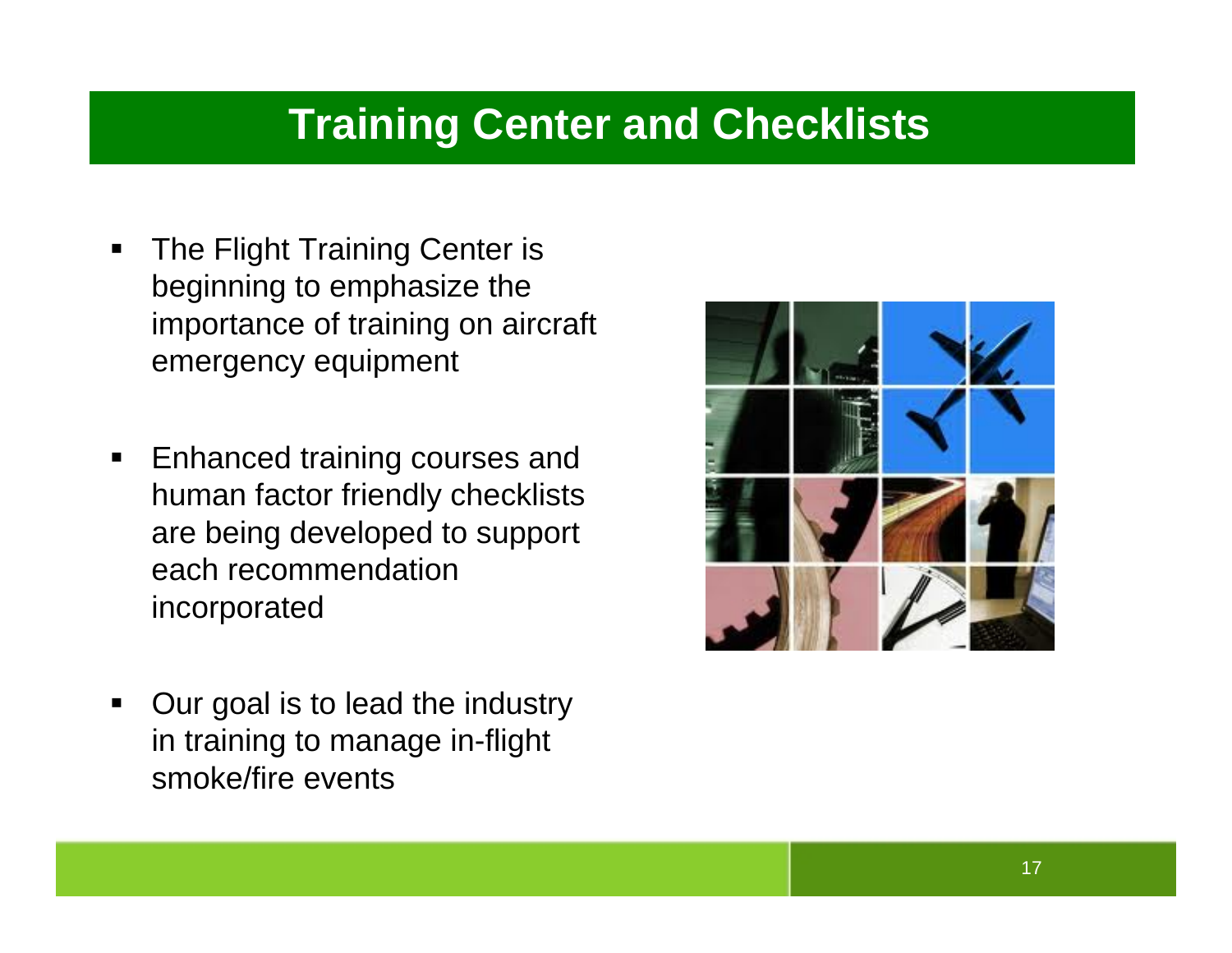#### **Fire Suppression Multiple paths are being explored**

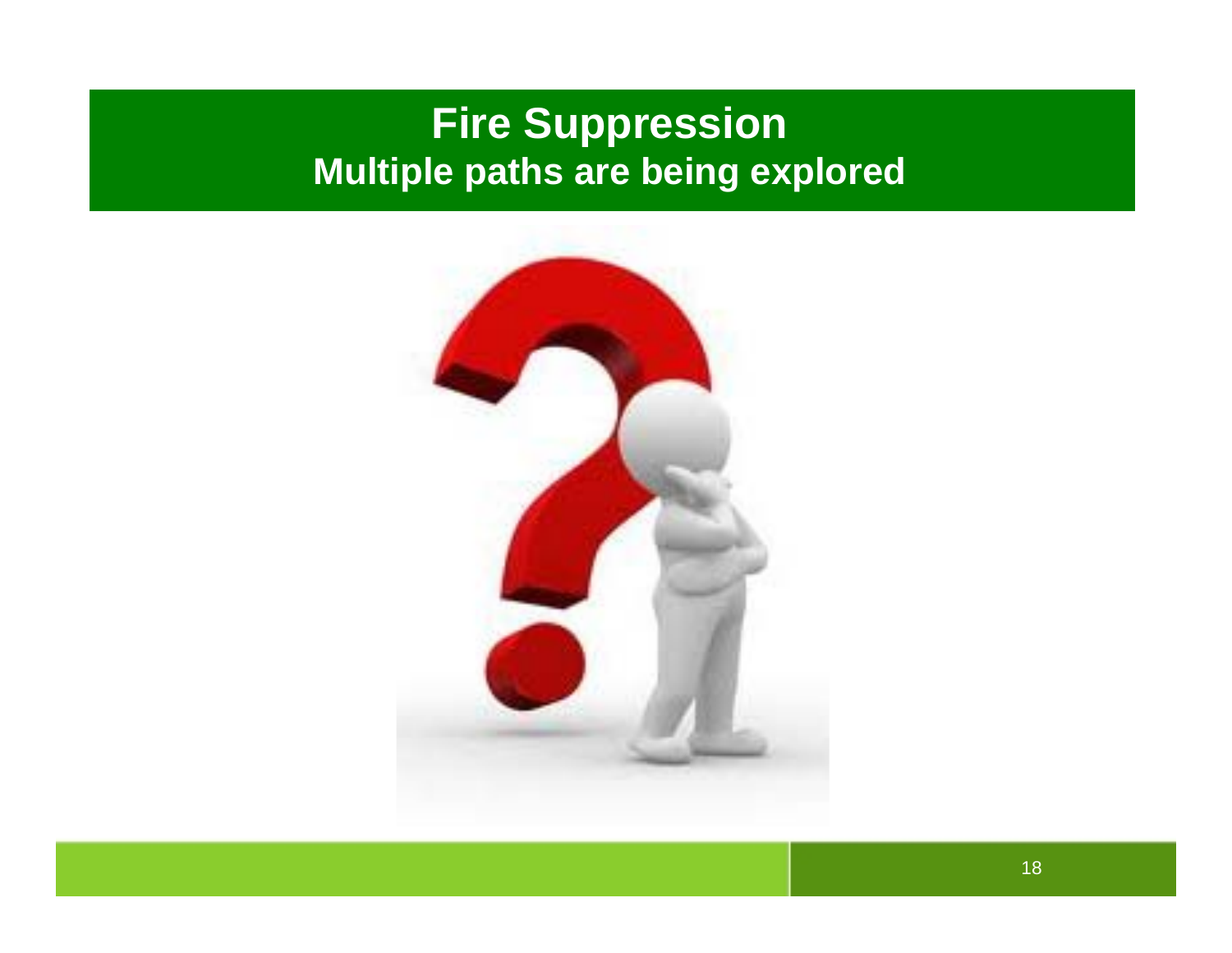#### **Fire Containment Cover (FCC)**

- ٠ Cover is designed to suppress a 1500 degree fire for four (4) hours
- $\blacksquare$ Testing began June 2011
- $\blacksquare$  FCC reengineered to increase durability in UPS system
- $\blacksquare$  Phase 3 testing of redesigned cover underway

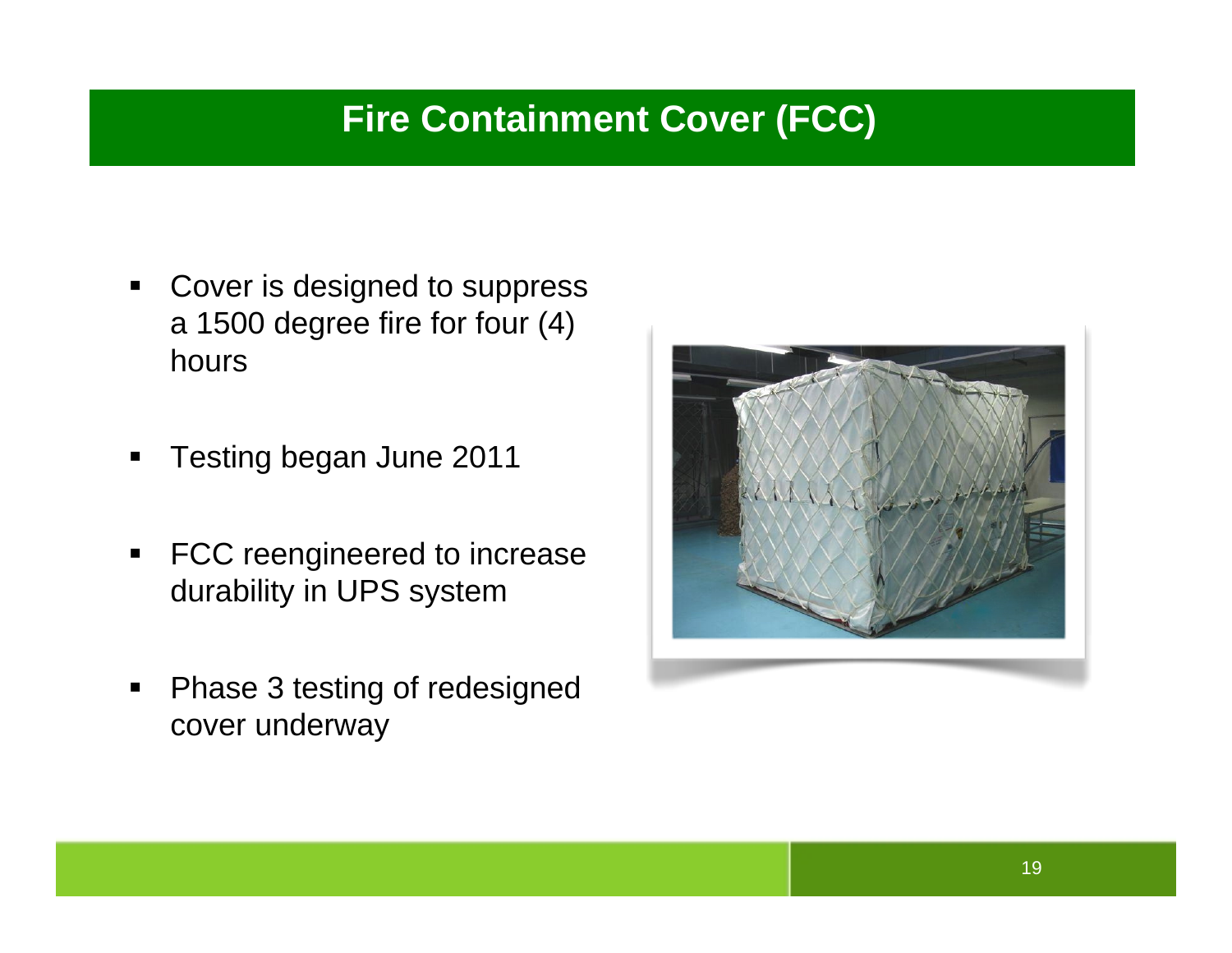# Container-Based Solutions are Being Evaluated

- Fire resistant container materials under evaluation
- Suppression agents are being tested
- $\blacksquare$  More research and testing is necessary

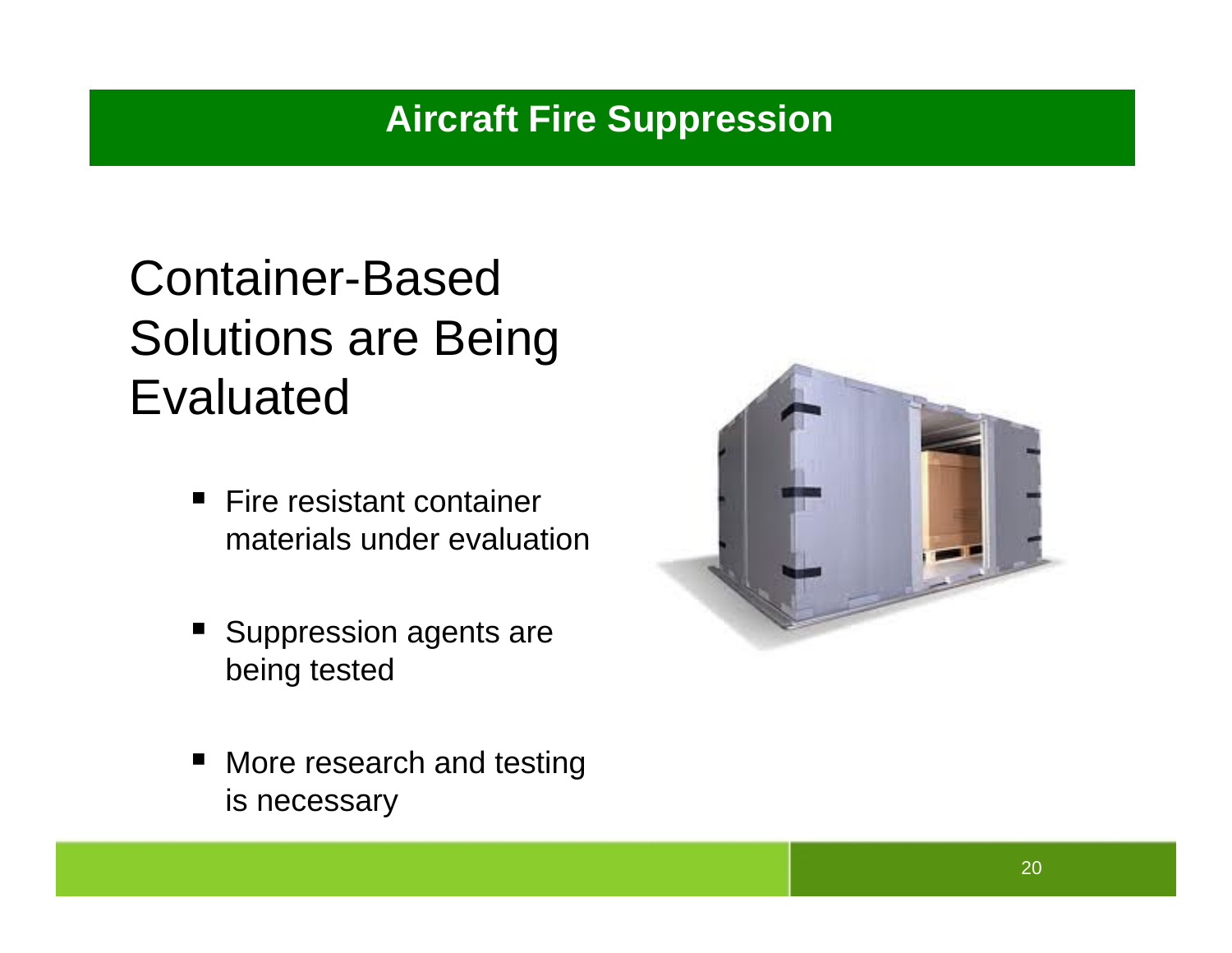### **Improved Temperature/Fire Detection**

- $\blacksquare$  Early notification of rising container temperatures allows for improved task management
- $\blacksquare$  Container temperature data also allows a crew to confirm the effectiveness of fire suppression systems
- $\blacksquare$  **During fire and smoke events every minute counts!**